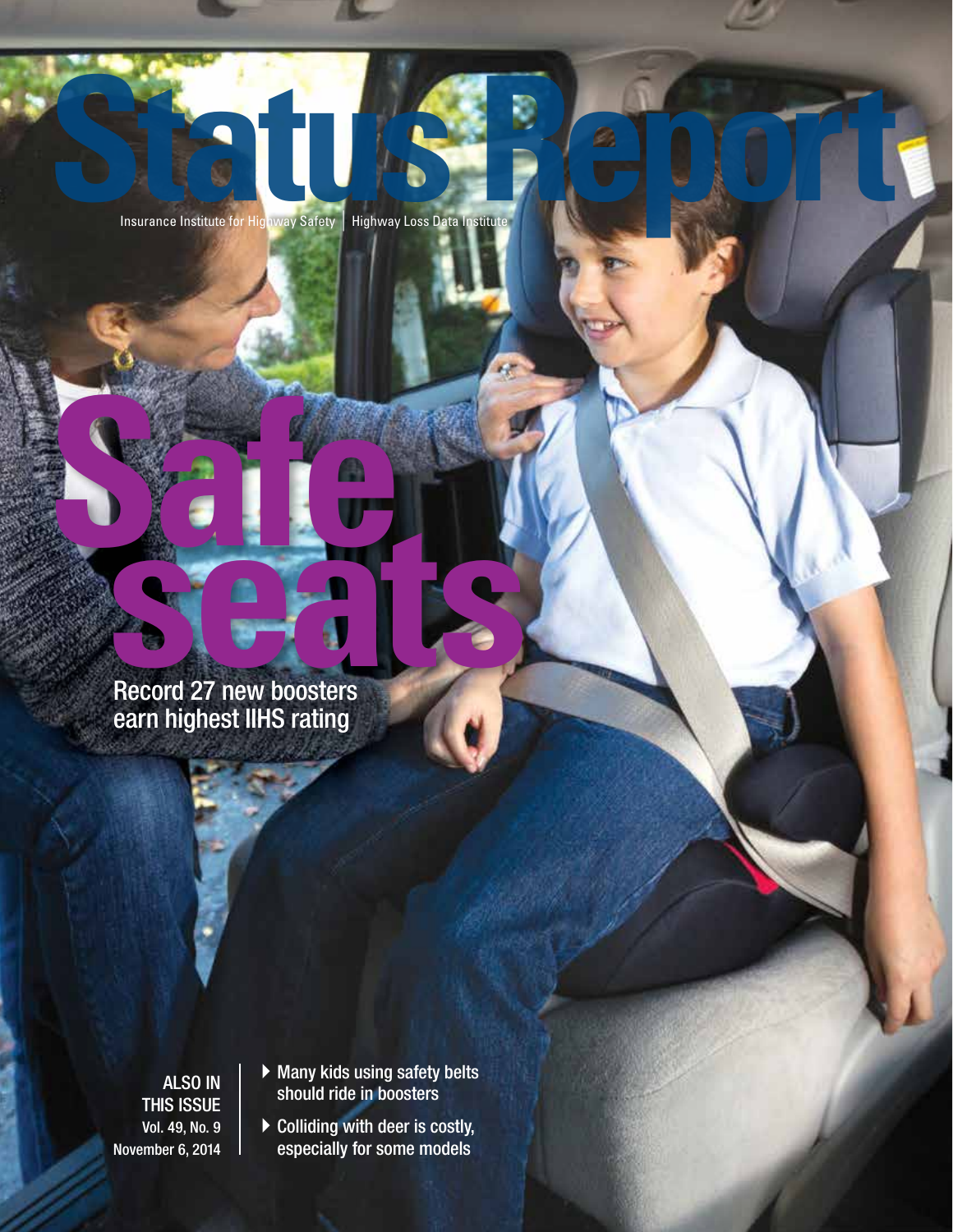The ranks of top-rated booster seats<br>
continue to grow as manufacturers<br>
design models to earn high marks in<br>
the Institute's annual booster seat evaluahe ranks of top-rated booster seats continue to grow as manufacturers design models to earn high marks in tions, plus offer the style and convenience parents look for when it's time to pick a safe seat for their booster-age children.

Among the 41 models new for 2014, there are 27 BEST BET seats — more than in any prior year — and three GOOD BETs. Eight boosters are in a category the Institute calls "Check Fit," and there are three new models that the Institute doesn't recommend using as boosters. Prices for BEST BET boosters start around \$25 and go up to about \$370, depending on features, and several models are LATCH compatible.

Boosters earn a rating of BEST BET, GOOD BET, Check Fit or Not Recommended, based on a protocol that involves measuring how three-point lap and shoulder belts fit a child-size test dummy seated in the booster on a

vehicles. Correct belt fit means that the lap belt lies flat across a child's upper thighs, and the shoulder belt crosses snugly over the middle of the shoulder.

The Check Fit designation means that the booster may provide good belt fit for some children in some vehicles, but not as many as boosters that earn either of the top two ratings. Belt fit can vary depending on child size and vehicle model. Before buying these boosters, parents should try them out to see if they properly position safety belts on their children in the vehicles they will ride in.

In addition to information on models new this year, consumers can find IIHS ratings for older booster seats still on the market at iihs.org/boosters. Altogether, IIHS has ratings for 69 BEST BET and eight GOOD BET boosters, 35 Check Fit boosters and five Not Recommended seats for 2014.

"Buying a booster seat can be confusing," says Jessica Jermakian, a senior research scientist at



#### Some highback boosters are combination seats that come with an internal harness for use as a forward-facing child restraint. Three highback models from Britax are among the BEST BET boosters that offer this capability. They are the Frontier 90, Pinnacle 90 and Pioneer 70.

stationary test fixture. Measurements are taken under four conditions spanning the range of safety belt configurations in passenger vehicles. The evaluations focus on belt fit and don't involve crash tests.

A BEST BET booster correctly positions belts on a typical 4-to-8-year-old child in almost any car, minivan or SUV. A GOOD BET provides acceptable belt fit in most

the Institute and an expert on child passenger safety. "There are lots of models and features to choose from. Until we started our ratings six years ago, parents couldn't be sure that the booster they'd put in their shopping cart would actually provide the right belt fit for their child once they unpacked the seat and installed it in the family vehicle. Our ratings take the guesswork out of purchasing a booster seat."



She notes that most new models in recent years earn a BEST BET or GOOD BET rating, and many manufacturers check in with the Institute during the development process to gauge how their designs will rate.

#### Missing the mark

In a setback this year, three new boosters landed in the Not Recommended category.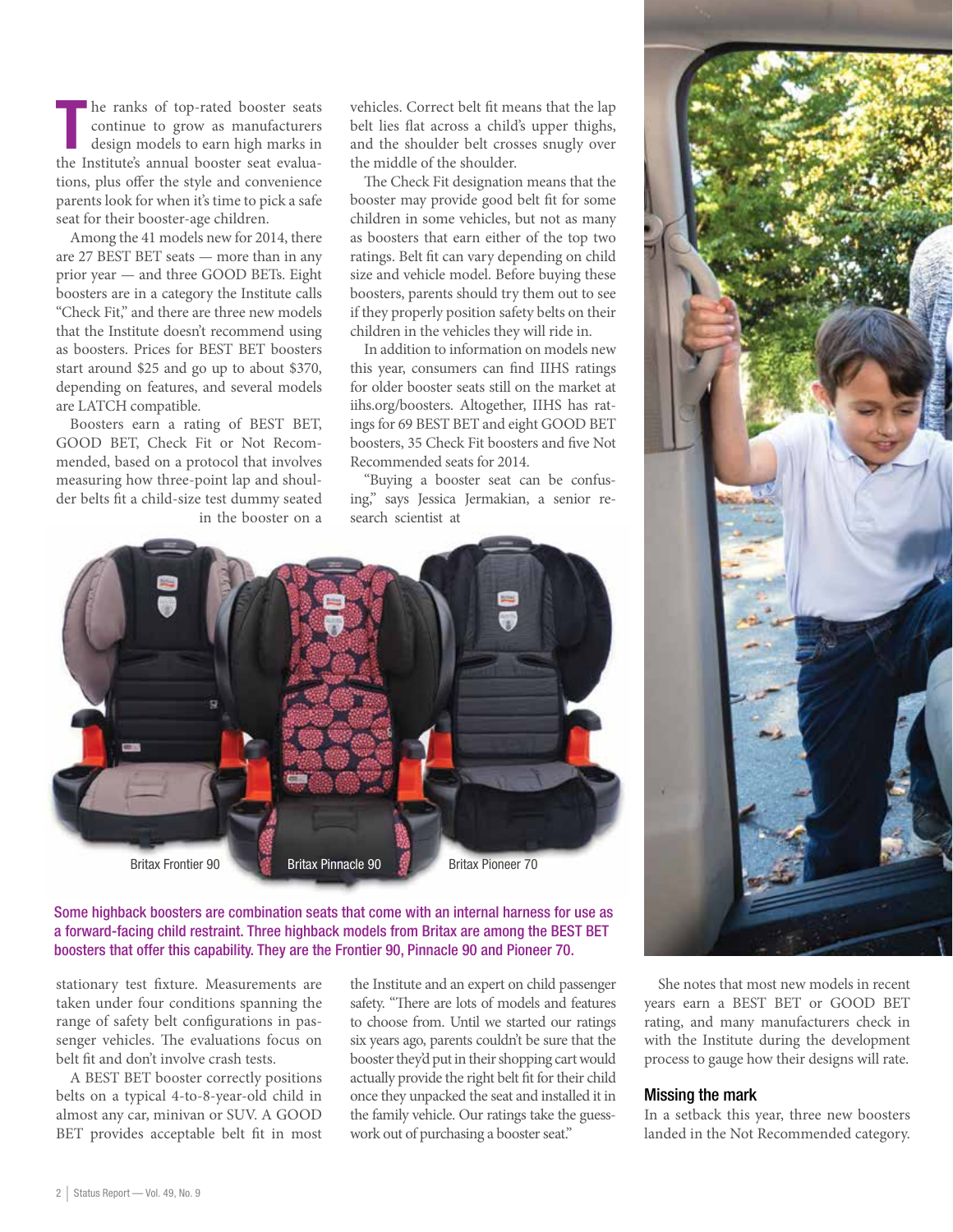

They are the highback Diono Olympia and Diono Pacifica and the Kids Embrace Batman No Back Booster.

Shoulder belt fit is the issue with both Diono models. Highback boosters have guides to route lap and shoulder belts and can offer some head support. The shoulder belt guides on the Olympia and Pacifica put the belt in a position that touches the face in several safety belt configurations instead of placing the belt across the center of the chest. The guides aren't adjustable. In contrast, another new Diono model, the Rainier, earns a GOOD BET rating when used as a highback booster. The Rainier's adjustable headrest allows parents to change

There are 41 new models for 2014, including 27 BEST BET boosters, 3 GOOD BETs, 8 Check Fit and 3 boosters that aren't recommended. There are more BEST BET boosters this year than ever before.

#### BEST BET

Baby Trend Hybrid 3-in-1 (backless mode) Baby Trend Hybrid No Back (backless) Britax Frontier 90 (highback) Britax Pinnacle 90 (highback) Britax Pioneer 70 (highback) **BubbleBum Neon** (backless) Cybex Solution X-Fix (highback) Diono Solana (backless) Dream On Me Turbo Booster (highback mode) Eddie Bauer Deluxe Belt-Positioning Booster (highback mode) Eddie Bauer Deluxe Highback 65 (highback) Evenflo Chase (highback) Evenflo Symphony 65 (highback) Graco Argos 80 Elite 3-in-1 (backless mode) Graco Argos 80 Elite 3-in-1 (highback mode) Graco 4Ever All-in-1 (backless mode) Graco 4Ever All-in-1 (highback mode) Graco Milestone All-in-1 (highback) Graco Nautilus 3-in-1 with Safety Surround (highback mode) Kids Embrace Teenage Mutant Ninja Turtle (highback) Maxi-Cosi Rodi AP (highback mode) Maxi-Cosi RodiFix (highback) Peg Perego Viaggio HBB 120 (highback mode) Recaro Performance Booster (highback) Safety 1st Store 'n Go (highback mode) Safety 1st Store 'n Go No-Back (backless) Safety 1st Summit 65 (highback)

#### GOOD BET

Baby Trend Hybrid 3-in-1 (highback mode) Cybex Solution Q-Fix (highback) Diono Rainier (highback)

#### Check Fit

Dream On Me Coupe Booster (backless) Dream On Me Turbo Booster (backless mode) Eddie Bauer Deluxe Belt-Positioning Booster (backless mode) Graco Nautilus 3-in-1 with Safety Surround (backless mode) Harmony Folding Travel Booster (highback) Maxi-Cosi Rodi AP (backless mode) Peg Perego Viaggio HBB 120 (backless mode) Safety 1st Store 'n Go (backless mode)

#### Not Recommended

Diono Olympia (highback) Diono Pacifica (highback) Kids Embrace Batman No Back Booster (backless)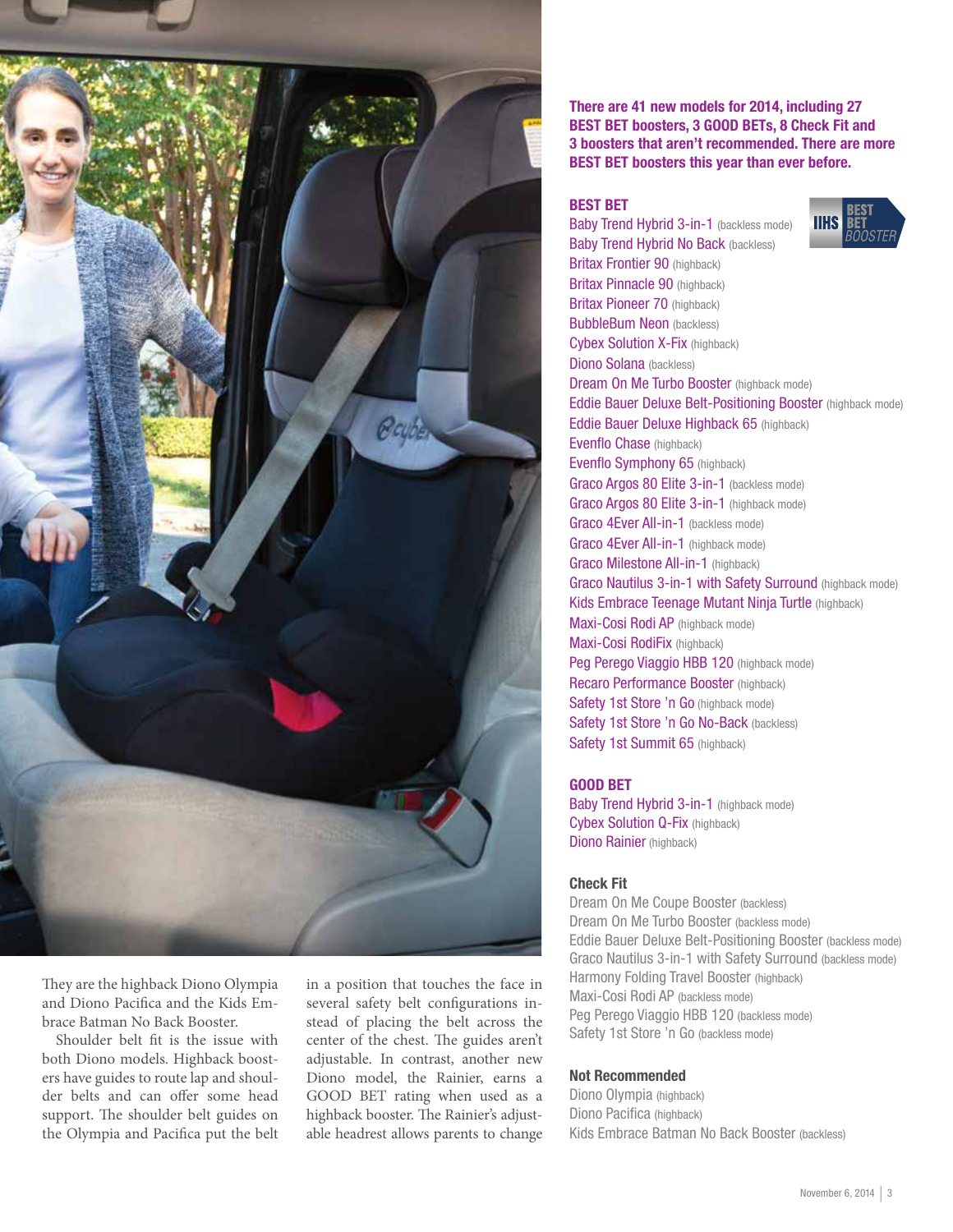the position of the shoulder belt guide to achieve acceptable shoulder belt fit.

Lap belt fit is the problem with the Batman No Back booster. The armrests that serve as the lap belt path keep the belt too far out on the thighs. A better choice for kids who dig superheroes would be a highback model from Kids Embrace, the Teenage Mutant Ninja Turtle booster, which is a BEST BET. Kids Embrace also sells a highback Batman and a highback Spider-Man booster, which would rate the same as the highback Ninja Turtle. Other BEST BET backless-only options are the Baby Trend Hybrid No Back and the Diono Solana.

The Institute continues to advise consumers to avoid using as boosters two carryover models from Dorel Juvenile, the Safety 1st All-in-One and Safety 1st Alpha Omega Elite. These seats have been on the Not Recommended list since 2009 because they don't provide proper belt fit. They leave the lap belt too high on the abdomen and the shoulder belt too far out on the shoulder.

As with any child safety seat, consumers should be on the lookout for manufacturer recalls. The Institute includes recall information for booster seats on its ratings page at iihs.org/boosters.

#### Improved design

Three redesigned highback boosters from Britax made the BEST BET list this year. They are the Frontier 90, Pinnacle 90 and Pioneer 70. Last year's models were designated as Check Fit boosters, and Britax has discontinued them. The new models have an improved armrest design that puts the lap belt in the correct position for proper fit. In addition to

Dueling superheroes: The Teenage Mutant Ninja Turtle highback booster is a BEST BET, but the Batman No Back Booster isn't recommended because of poor lap belt fit. Both models are from Kids Embrace.

highback boosters, these combination seats can be used as a harness-equipped forwardfacing child restraint. Parents in the market for a BEST BET combination seat could consider any of these Britax seats, plus the Eddie Bauer Deluxe Highback 65 Booster.

Some seats show up twice in the ratings list. That's because they can be converted for use as either a highback booster or a backless booster. The Institute treats these as two distinct seats for ratings purposes. Consumers should pay attention to each rating and consider how they will use the seats in their vehicles.

Ratings for dual-use models can vary by how they are used. For example, the Safety 1st Store 'n Go is a BEST BET when used as highback booster, but it is designated a Check Fit when used as a backless booster. For the right shoulder belt fit in backless mode, the booster needs an accessory belt clip, which isn't included in the box and must be ordered separately. Safety 1st also sells a backless-only version of the Store 'n Go. The Store 'n Go No-Back Booster comes with a shoulder belt clip that puts the belt in the right place for proper fit, making it a BEST BET. Backless models usually need a plastic clip to properly position shoulder belts.

Another example is the Maxi-Cosi Rodi AP. The seat is a BEST BET when used as a highback booster and designated a Check Fit when used as a backless booster.

For new parents looking for the convenience of a single child restraint that will take their baby through the

grade school years, there are some good options on the 2014 ratings list.

The Graco 4Ever All-in-1 and the Graco Milestone All-in-1, both BEST BETs, also can be used as rear-facing and forward-facing child restraints. The 4Ever accommodates infants from 4 pounds as a rear-facing seat all the way up to 120 pounds when used with older children as a backless booster. The Milestone can be used as a rear-facing child restraint for babies weighing 5 to 40 pounds, forward-facing for children 20 to 65 pounds, and as a highback booster for kids up to 100 pounds.

#### More LATCH-compatible boosters

This year 15 of the newly introduced models use LATCH to secure the booster to the vehicle for use when a child is in the booster. LATCH, or Lower Anchors and Tethers for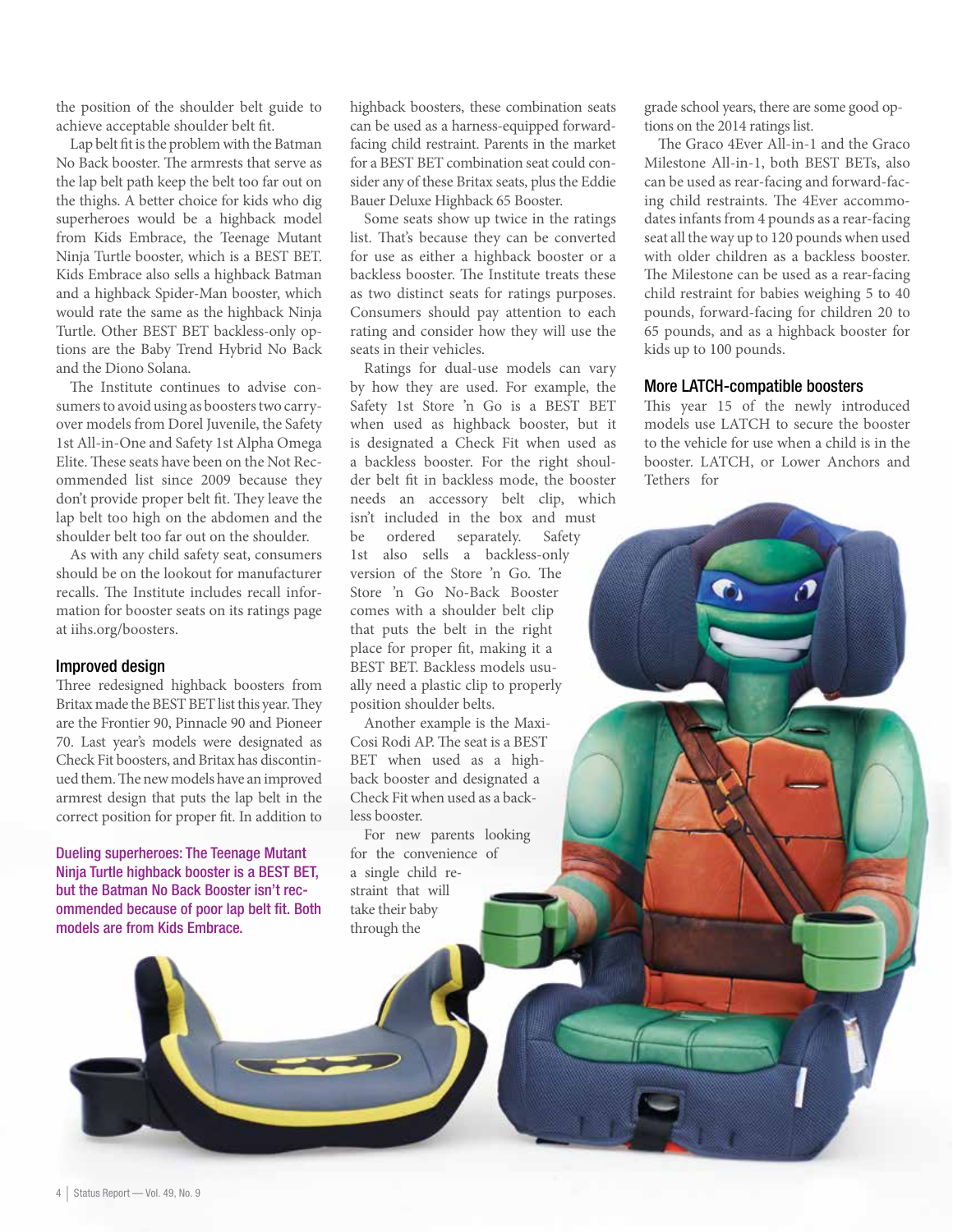Children, is a system intended to make it easier to attach child restraints securely. Typically, LATCH has only been used with rear-facing or forward-facing child restraints. With or without LATCH, a booster provides significant safety benefits.

With all boosters, the job of restraining a child is done by the vehicle safety belts, not the booster. Consumers should check their seat instruction manual to see when the manufacturer recommends using LATCH. Some recommend using the attachment system only when the booster is unoccupied.

Among BEST BETs, these 2014 models specify using LATCH when the booster is occupied: Britax Frontier 90, Pinnacle 90 and Pioneer 70; Cybex Solution X-Fix; Diono Solana; Graco 4Ever All-in-1 and Milestone All-in-1; Evenflo Chase and Symphony 65; Kids Embrace Teenage Mutant Ninja Turtle; Maxi-Cosi RodiFix and Peg Perego Viaggio HBB 120. Among GOOD BETs, the Baby Trend Hybrid 3-in-1, Cybex Solution Q-Fix and Diono Ranier also have LATCH for use when the booster is occupied.

#### Shopping considerations

"With backless BEST BET boosters retailing for as little as \$25 and top-rated highback versions starting at about \$60, parents should be able to find a booster seat to fit their budget and transportation needs," Jermakian says.

"It's also important to consider whether your child is big enough to graduate to a booster seat," she adds. "Don't put your child in a booster seat if they still fit in a forward-facing child restraint."

Children should stay in a harnessequipped child restraint in the back seat as long as possible, up to the height and weight limits of the seat as recommended by the seat manufacturer. Parents can find this information on the child seat label and in the instruction manual. When children outgrow child restraints, they should use boosters until adult belts fit properly. For some children, that's not until about age 12.

Children ages 4-8 in boosters are 45 percent less likely to sustain injuries in crashes than kids restrained by belts alone. Children who are using improperly fitted belts are at risk of a host of crash injuries known as "seat belt syndrome." These include spine injuries and internal organ injuries. Boosters help by elevating a child into position and guiding the belts for better protection.  $\blacksquare$ 

## **Many kids using safety belts should ride in booster seats**

ciding when to switch a child from a booster seat to an adult safety belt alone is still<br>confusing for many parents. In a national online survey of 1,000 parents of booster-<br>age children, 9 of 10 parents had moved their ch confusing for many parents. In a national online survey of 1,000 parents of boosterwere big enough for belts.

The Safe Kids Worldwide survey found 7 of 10 parents of children 4 to 10 years old didn't know that a child should be at least 4 feet 9 inches tall to ride in a car using a safety belt without a booster seat.

When asked what was the deciding factor in moving their child out of a booster seat to a lap/shoulder belt, 56 percent of parents cited reasons other than height and weight. These included state laws, their child's comfort and their spouse's opinion.

Carpools are especially tricky for some parents, Safe Kids found. One in five parents whose children carpool say they "bend the rules" when they drive, allowing children to ride without belts or without the booster or child restraint they would normally use. Two-thirds of parents say they notice other carpool drivers bending the rules, too. What's more, 21 percent of

parents of children who carpool at least one day a week say they rarely or never talk to the other people driving the carpool about the type of restraint their own child uses.

 "We found there's a need to remind parents, and anyone who drives a child, about the importance of using a booster seat until a seat belt alone fits safely," says Kate Carr, president and chief executive of Safe Kids Worldwide. "Here's an easy tip: A child needs to be at least 57 inches tall and between 80 and 100 pounds to ride with just a seat belt."

Parents are advised to keep children up to age 13 in the back seat, but 16 percent of parents in the survey said their child sometimes rides in the front seat. Reasons parents gave for letting children ride in front included short trips (28 percent), single passenger (20 percent) and when the back seat is full (19 percent).



use a belt-positioning booster in the back seat until adult safety belts fit properly. Some boosters provide better belt fit than others. The shoulder belt should fit snug across the center of the shoulder and not across the neck or face or slipping off the shoulder. The lap belt should lie flat across the upper thighs and not on the tummy.

To use a safety belt, the National Highway Traffic Safety Administration recommends that children should be able to keep their back against the seat, with their knees naturally bent over the seat edge and their feet flat on the floor.

Every state and the District of Columbia has a child restraint law, but these differ when it comes to booster-age children and don't always reflect best practices recommended by the American Academy of Pediatrics. The age at which belts can be used instead of child restraints differs among the states. In 30 states and D.C., child restraint laws cover children until their 8th birthday, with exceptions for kids who are big for their ages. Wyoming and Tennessee require boosters to age 9.

Download the September 2014 Safe Kids Worldwide report "Buckle up: booster seats" at www.safekids.org/research-report/buckle-booster-seats-september-2014. ■



booster seat until adult belts fit properly.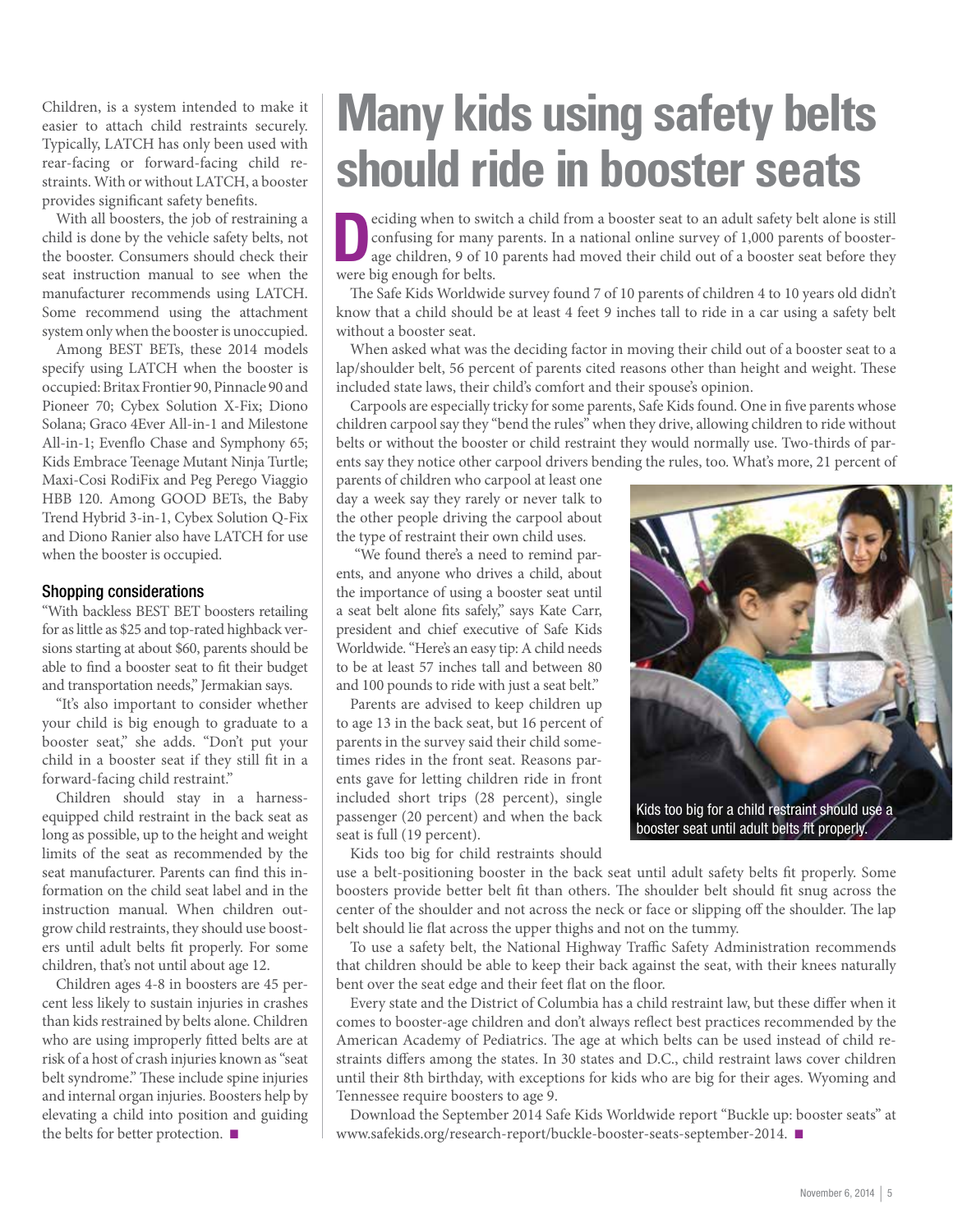## **Colliding with deer is costly, especially for some vehicles**

West Virginia leads states in frequency of November animal-strike claims

If you drive in a rural area, chances are good that either you or someone in your family has hit a deer. Fixing the damage to your car, pickup or SUV can be costly, f you drive in a rural area, chances are good that either you or someone in your family has hit a deer. Fixing the damage but on average it's not as pricey as colliding with another vehicle, a new HLDI analysis shows. What's more, some vehicles seem to be deer bait, racking up higher-than-average insurance losses.

Fall brings a sharp rise in insurance claims related to collisions with animals, mainly deer, in many parts of the country. Animal-strike claims peak in November and then drop off in December and January. comprehensive insurance, which also covers theft or physical damage to a policyholder's own vehicle for reasons other than crashes. For other kinds of crashes, rearenders for instance, collision coverage insures against physical damage to the atfault driver's vehicle in a crash.

Of the 36 companies that provide HLDI with data on comprehensive coverage and claims, 23 specify whether the claim was for an animal strike or something else. HLDI's latest reports on animal strikes include only data from those 23 insurers. HLDI has been reporting on animal strikes since 2008.



The high claim period coincides with deer mating season when bucks roam (see *Status Report*, Nov. 20, 2012, at iihs.org).

West Virginia, Iowa and Pennsylvania had the highest November claim frequency for animal strikes among U.S. states during 2006-13, an April HLDI report found. West Virginia's November claim frequency of 51.6 claims per 1,000 insured vehicle years (one vehicle insured for one year or two vehicles for six months each, etc.) was about 3½ times the national average for the month.

Repairs for damage to a vehicle from striking an animal are covered under

The average cost of an animal-strike claim under comprehensive coverage for 2001-14 models during calendar years 2004-13 was \$2,730. That's a hefty price but still lower than the average payout of \$3,510 for a collision claim, HLDI found.

"The majority of animal-strike claims are for front-end damage," says Matt Moore, vice president of HLDI. "If vehicle manufacturers could use front crash prevention systems to detect animals, many of these crashes could be prevented."

Eighty-seven percent of animal-strike claims involve the front of a vehicle. The next

most frequent impact point is to the driver side of the vehicle (7 percent), followed by the passenger side (5 percent) and rear (1 percent). In contrast, 52 percent of collision claims involve the front of a vehicle, followed by rear impacts at 28 percent, the passenger side (11 percent) and driver side (10 percent).

In a separate report, HLDI analysts compiled a list of the top 10 vehicles with the highest and lowest losses for animal-strike claims among 2011-13 models. The vehicles with the most-expensive animal-strike losses tend to be cars, while SUVs and pickup trucks dominate the list of vehicles

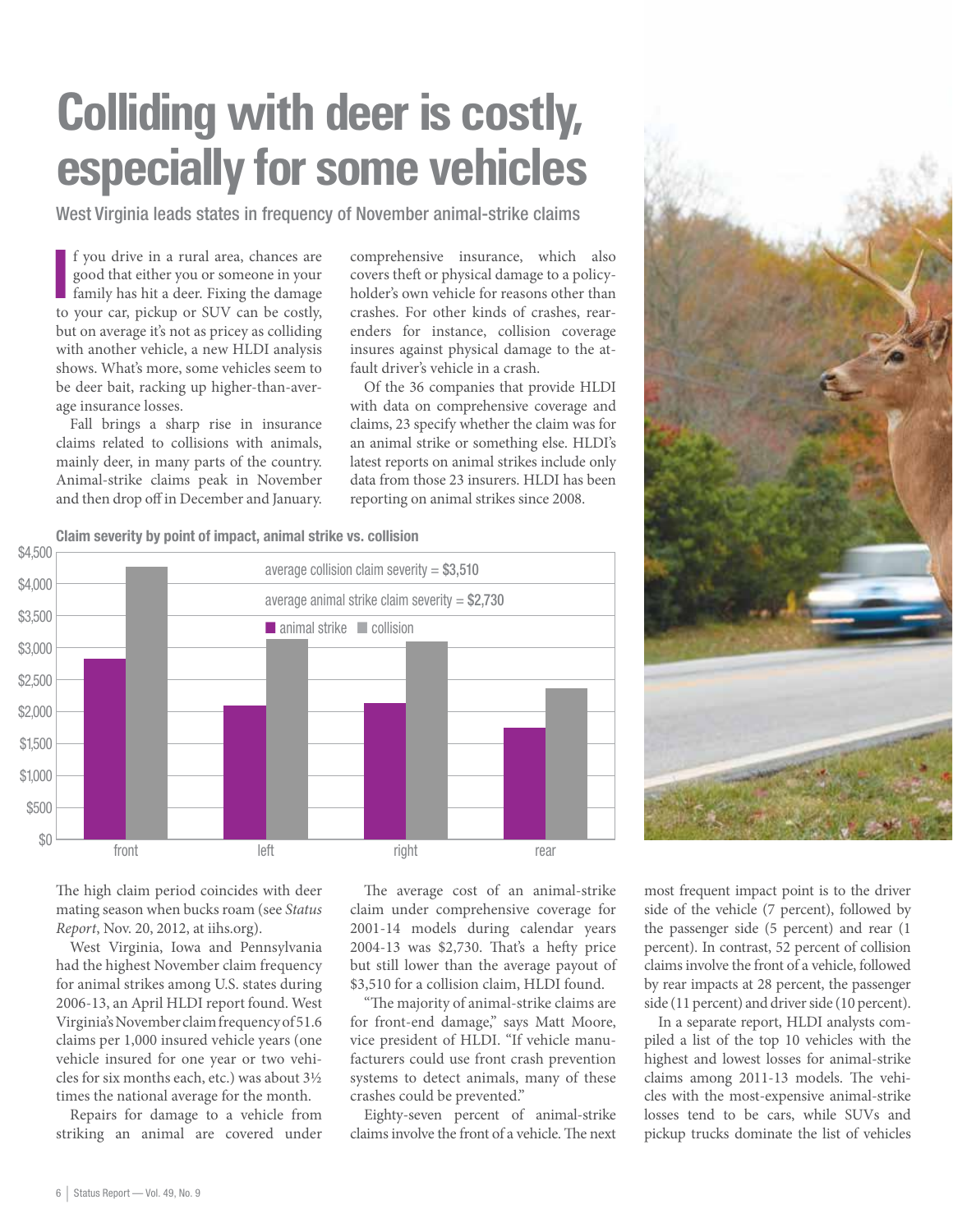

### **Top 10 vehicles with best, worst overall losses for animal strikes**

2011-13 models

#### Least-expensive overall losses

Jeep Wrangler 2-door 4WD Jeep Wrangler 4-door 4WD Chevrolet Silverado 1500 crew cab Jeep Grand Cherokee Acura TL 4WD Chevrolet Silverado 1500 4WD Chevrolet Tahoe Chevrolet Silverado 1500 Honda CR-V GMC Yukon 4WD

#### Most-expensive overall losses

Hyundai Elantra GT Toyota Prius c hybrid Mitsubishi Outlander Sport 4WD Audi Q7 4WD Subaru Impreza 4WD Subaru Impreza WRX 4WD Audi A6 4WD Mitsubishi Lancer Scion tC Volkswagen New Beetle

The vehicles with the most-expensive animal-strike losses tend to be cars, while SUVs and pickups dominate the list of vehicles with the lowest overall losses, taking into account claim frequency and severity.

with the lowest overall losses, taking into account claim frequency and claim severity, expressed as dollars per insured vehicle year.

The Hyundai Elantra GT, a small fourdoor car, had the highest animal-strike overall losses at more than twice the allpassenger vehicle average. Next worst was the Toyota Prius c hybrid small car.

Two SUVs from Jeep lead the lowest-loss list. The Wrangler two-door small SUV and four-door midsize model had the lowest overall losses for animal strikes at about onethird of the all-passenger vehicle average. Next best are the Chevrolet Silverado 1500

crew cab large pickup and another Jeep, the Grand Cherokee four-door midsize SUV.

The combined animal-strike claim frequency for 2011-13 model passenger vehicles was 7.9 claims per 1,000 insured vehicle years, with an average claim severity of \$3,384. Cars had the highest claim frequency at 9 claims per 1,000 insured vehicle years. Very large luxury cars had the highest claim severities (\$5,888 per claim), and very large SUVs had the lowest (\$2,664 per claim).

HLDI standardized the results to control for demographic and geographic variables. Losses were standardized by calendar year,

model year, garaging state, number of registered vehicles per square mile, driver age, gender, marital status, deductible and risk.

State Farm estimates that 1.22 million collisions involving deer occurred in the U.S. between July 1, 2012 and June 30, 2013. West Virginia tops State Farm's list of states where an individual driver is most likely to hit a deer, followed by Pennsylvania and Montana.

For copies of the HLDI reports "Point of impact distribution for animal strike claims," "Animal strike losses" and "Losses due to animal strikes" email publications@ iihs.org.  $\blacksquare$